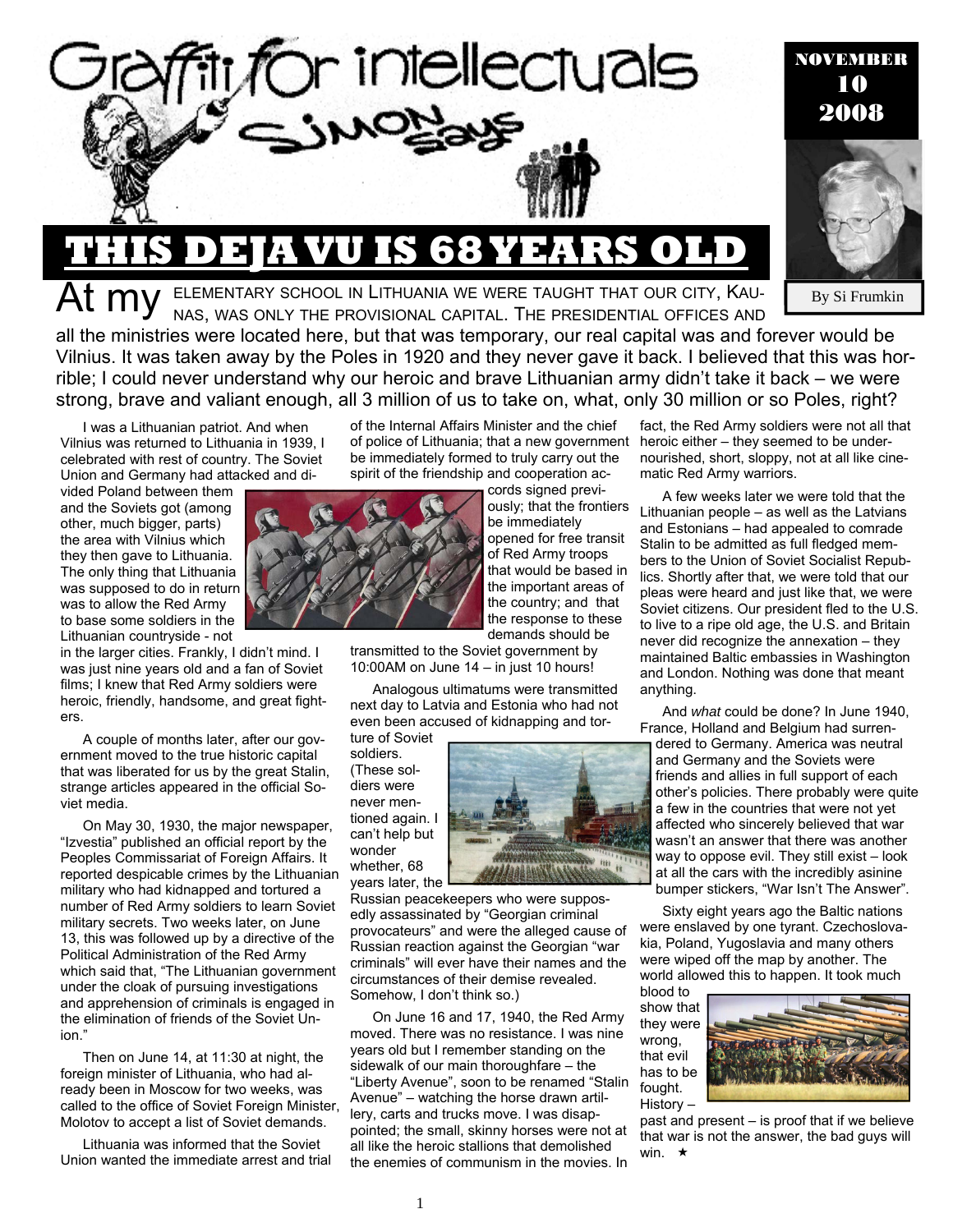# **ENOUGH ALREADY!** By Victor Volsky

**MR. VOLSKY** IS A BRILLIANT WRITER, HISTORIAN, AND POLITICAL ANALYST AND COMMENTA-<br>TOR WHO, AFTER IMMIGRATING FROM THE SOVIET UNION SEVERAL DECADES *ago, worked for the Russian language section of Voice of America. He understands—and worries about— America more than most who were born here. His views are shared by most of us who have lived elsewhere under oppressive regimes; we are puzzled and angered by American naïveté, its rejection of the existence of evil and the need to fight it, and the predilection for self-loathing that will lead to self-destruction.* 

I am mad as hell and can't take it anymore. The venerable quote from the movie "Network" aptly describes my feelings. I have just about had it with the conservative punditry and their plaintive wailings about the unfairness of the self-proclaimed "mainstream media" (I think the designation "Big Media" would be more appropriate as applied to the information service of the leftist elites, which is anything but mainstream). "Where is the outrage?"… "Why does the mainstream media concentrate exclusively on the failings of the right, real or perceived, while completely ignoring the failings of the left?"… "Why does the mainstream media worship at the temple of Barack Obama while brutally savaging Sarah Palin?"… pitifully lament conservatives.

Will they ever learn? What makes them think that the Big Media would or, for that matter, should behave otherwise? Would any of the conservative journalists perplexed by the "unfair" attitude of the Big Media wax indignant about the German Propaganda Ministry of the 1930's spreading outrageous lies about the opponents of the Nazi regime and extolling the virtues of their beloved Fuehrer. Of course, not. They know that Dr. Goebbels' outfit was part and parcel of Hitler's government and its mission consisted in meeting the propaganda needs of the regime. Naturally, it couldn't behave in any other way; that's what it did.

Why then are they so dumbfounded by the position of the U.S. Big Media? Don't they realize that it is every bit as partisan as the Nazi Propaganda Ministry was in its heyday? Dr. Johnson described the second marriage as the triumph of hope over experience. So too conservatives, in the face of overwhelming evidence to the contrary, desperately cling to a belief that deep in the bosom of the Big Media there lives an honest broker yearning to break free, and if it hasn't happened so far, the conservatives have no one else to blame but themselves because they have failed to convince the media to repent.

Hope springs eternal in the conservative breast that we are on the verge of an imminent breakthrough: just one more fact laid out, just one more liberal smear blown out of the water – and the scales will fall off the liberal journalists' eyes, they will see the light and embark upon the path of righteousness and objectivity. This hope is as baseless as it is stupid - akin to blowing one's lunch money on lottery tickets in the fervent

belief that this time, finally, one will hit the jackpot.

One might argue that such misplaced faith in the Big Media's good intentions is innocuous and makes no real difference in the larger scheme of things. Nothing could be farther from the truth. Wishful thinking and willful blindness disarm, disorient and debilitate the fighter who needs to marshal all his resources for the coming battle. If he is to climb into the ring in peak form, cleareyed appraisal of the strengths and weaknesses of the opponent is paramount. Instead, he lulls himself to sleep with false hope.

Rather than mobilizing for the task in hand, he wastes precious time and energy on mealy-mouthed attempts to open the enemy's eyes to the sinfulness of his ways. So long as the conservatives accept the rules of engagement dictated by the opposition, they will have to fight with one hand tied behind their back. They have to realize one simple truth: the Big Media is not the enemy's ally who can be won over; it is the enemy itself. The U.S. Big Media is every bit the propaganda arm of the Democratic Party's left wing as Dr. Goebbels' organization was the propaganda arm of the Nazi regime.

Attempts to shame the Big Media into objectivity will go nowhere, it will not be moved by gentle rebukes and reminders of the precepts supposedly taught at journalism schools. The Big Media's vitriolic campaign to vilify and destroy Sarah Palin, unprecedented in its sheer viciousness, is not primarily driven by the elite's perception of her as an alien life form (although there is that, too), but by the plain fact that she endangers the prospects of their idol, Obama, and hence has to be eliminated by any means necessary. It's that simple. But until the conservatives realize what's going on and resolve to fight the enemy every step of the way, they have no hope of effectively countering its stratagems.

Incidentally, it is only conservatives who insist on treating their opponents fairly: "our liberal friends", "our friends on the left." They never forget to carefully spread the blame on both sides of the political divide, trying mightily to be objective and avoid accusations of bias. (The few exceptions, such as the redoubtable Ann Coulter, only sharpen the distinction). Other than the unctuous Lanny Davis, I have never heard any liberal return the favor. Instead, they miss no opportunity to castigate, sometime quite

boorishly, their conservative or Republican opposite numbers. A minor, but telling detail.

Pessimists would say that the fight is hopeless anyway. I don't buy it. There is every reason to believe that once the conservatives start pushing back, they can count on at least some measure of success. Remember the budget battles of the midnineties? The Big Media was driving Congressional Republicans to distraction by gleefully depicting a planned reduction in the rate of increase of entitlement spending from nine percent to seven as a "cut in benefits." Finally, Speaker Newt Gingrich decided that it was time to fight back. He declared that any journalist engaging in this distortion would have his or her access to the Republican lawmakers totally cut off. It worked like a charm; the media, unaccustomed to resistance, caved immediately and dropped the insidious lie like a hot potato.

I am particularly incensed by the latest example of the limp-wristed attitude of conservatives who are only too willing to accept the rules of the game imposed on them by the enemy: the ready acceptance by some conservative pundits of the newly coined term of opprobrium, "swiftboating", meaning an outright smear without any basis in fact. Don't they remember its provenance? After all, it's of very recent vintage, going back merely four years.

Let's recall: In 2004, over 250 Vietnam veterans of the Swiftboat Division, including nearly the entire chain of command, attacked Democratic presidential candidate John Kerry as unfit for the highest office in the land, offering overwhelming evidence that his "heroic" military biography was actually a tissue of lies and exaggerations. Some media outlets and Kerry sycophants desperately tried to refute the accusations but failed miserably - not least because the most damning piece of anti-Kerry material was a video recording of the Democratic candidate's testimony before the Senate where he solemnly recited a propaganda tract that sounded as if it had been cobbled together in the ideological department of the North Vietnamese Communist Party. How can you refute documentary evidence?

Taken aback, the big guns of the liberal press kept silent for a few weeks. Then the Big Bertha, The New York Times, sallied forth with a tentative formula: "the largely discredited Swiftboaters' accusations". Some time later, the qualifying "largely" was (**SEE "ENOUGH ALREADY" page 4)**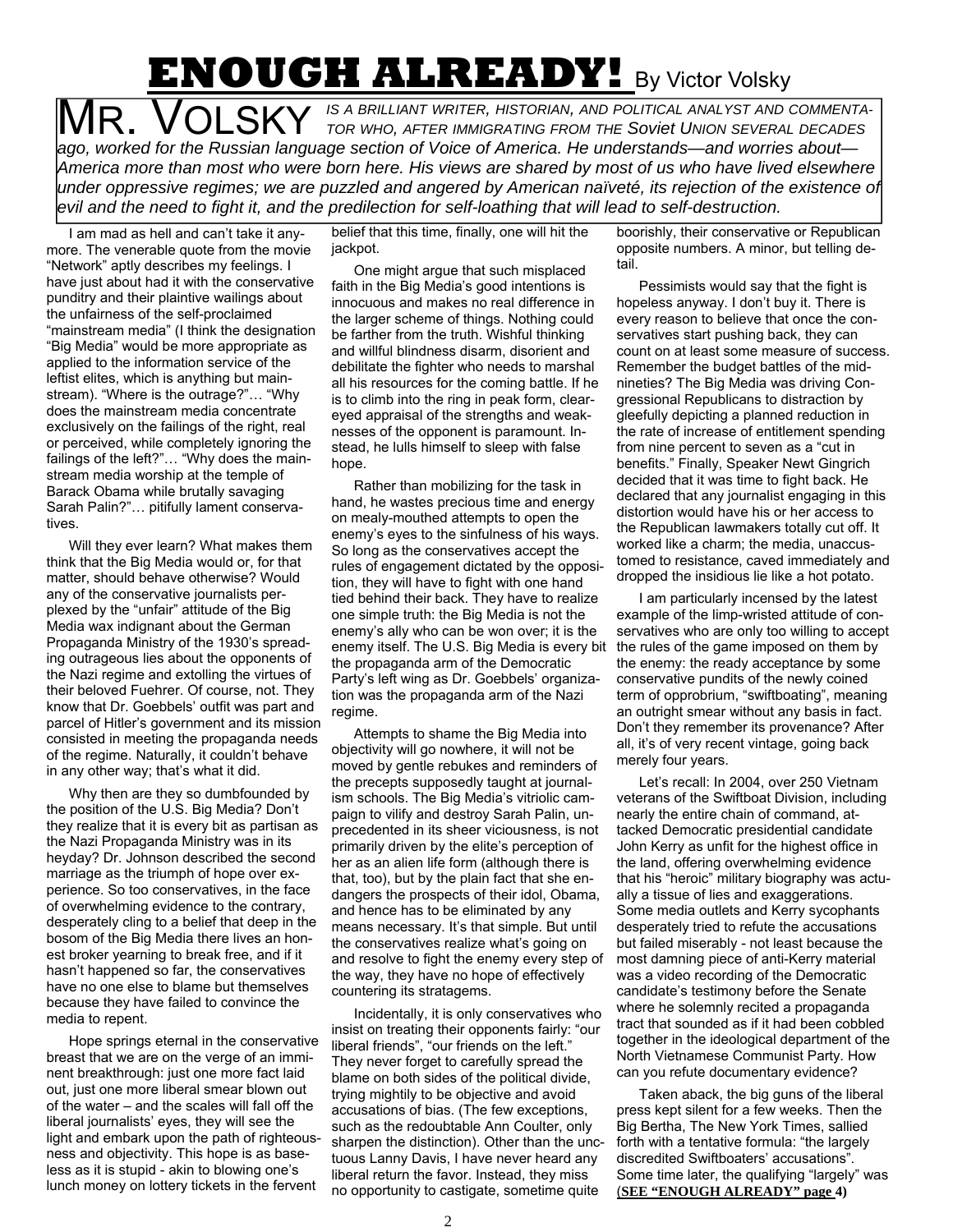### **MEMO FROM LONDON: "DEAR PRUDENCE"**

By Sarah Lyall, New York Times, 10/21/ 08

### Can we learn something from the Brits? Can recession bring a return to traditional values? Should we have a cuppa, a crumpet and a share of the Queen? Does cricket trump baseball? Does Britannia rule the waves? What say ye all? Hmmm?

LONDON — The expensive stores along Bond Street and Sloane Street have fallen eerily quiet, as have the cheaper ones scattered all over town. Britons are coming down from their huge spending spree, and alarm about the future is coursing through the nation like an electric current, as it is everywhere.

But there is a parallel thought in the air: perhaps the downturn, however painful, will lead to a return to the values of the past. Perhaps the last 15 years or so will be considered a sort of madness, an anomaly, a strange dream. In a country whose modern identity

was forged in part by postwar principles like thrift, prudence and living within your means, perhaps people will lower their widely inflated expectations and go back to making do.

"I think there is a mood of austerity," Vince Cable, the treasury spokesman for the Liberal Democrat Party, said in a recent speech. "A reaction against greed, excess,

waste, tax cheating and selfish, self-indulgent behavior."

Already, people are losing their jobs and houses, consumers are staying home and busi-

nesses are failing across Britain; the downturn, which is being called a recession here, is likely to be very bad. But what is striking about the past era is that much of the incredible boom in consumer spending was stimulated by people who, even in good times, could not afford the things they were buying.

Buoyed by easy credit and inflated property prices, the British public spent itself into debt, a total of \$2.49 trillion of it. The average British household now owes \$102,000, including mortgages. One-third of consumer debt in all of Europe is held by people in Britain, said Chris Tapp, director of Credit Action, which counsels people about how to handle debt.

Audrey Hurren, 65, a retired secretary who was waiting for the subway in central London the other day, said that it had all been too much.

"I think it wouldn't do any harm at all for some of the younger generation to be less greedy," she said. "It's not a very nice thing to say, but maybe they could behave a little more sensibly."

Mrs. Hurren was raised just after World War II believing that if you couldn't afford it, you didn't buy it. By contrast, she said, her granddaughters have more than she ever dreamed of, and are still dissatisfied. "They don't appreciate anything," she said. "It's easy come, easy go. They get a mobile phone; if they don't like it, they throw it away and get a new one."

In an interview, Mr. Tapp said people in their 30s and younger, too young to have experienced the last recession, in the early

> 1990s, had grown up in a world "where credit has always been cheap and easy and available." For them, there is no precedent for frugality. The austerity of the late 1940s and early 1950s, and the

privations of the 1970s — when electricity was briefly rationed and the country put on a three-day work week to save fuel — are stories to read about in books.

"The idea of saving up for what you buy, that's what you did when there weren't any credit cards," Mr. Tapp said.

In the boom years, the so-called soft sections of London newspapers grew fat on articles about ever more expensive goods and services geared toward the conspicuously consuming masses. But suddenly, even the papers are talking as

if they have woken up with a jolt after a long drug-and-sugar binge.

"I am happy to observe that the decades of vulgar excess are finally over," the columnist India Knight wrote in The Times of London. "There is a strong collective sense of us all coming back down to earth. It's like a huge national reality check and, unwelcome as it may be, there is a possibility that it will result in us straightening out our priorities."

The Times recently featured an article about how to make old clothes fashionable by, for instance, cutting the sleeves off coats (and wearing the coats over long-sleeved sweaters). Another article, in The Sunday Times, offered tips on "Fifty Ways to be a Recessionista." A working mother told The Sunday Telegraph, "I feel slightly sick at our decadence."

The author David Kynaston, whose book "Austerity Britain: 1945- 1951" discusses the difficulties of the post-World War II period, said that until the mid-1980s — the Thatcher

3

era — Britain was "careful, cautious, understated, naturally socially conservative." But, he added in an interview: "In the 1980s, there was essentially a psychic shift in how to use money. What went out the window was the old Puritan self-consciousness, even a sense of guilt, about money."



After the recession in the early 1990s, everything changed even faster. Spending was glorified; so

was borrowing. Banks began offering mortgages with no down payments. People got used to more expensive things.

Organic food was presented as a necessity for good health; supermarkets emphasized "luxury" ranges of foods. Britons abandoned traditional seashore vacations and began flying to the Continent, ate at trendy new restaurants, went crazy with new gadgets. In a recent book, the psychiatrist Oliver James complained that the country was suffering from "affluenza."

All of that feels expendable now, said Allison Burton, a 31-year-old hairdresser. She mentioned a friend whose husband had just lost his job. "She wrote down what their outgoings were, and managed to save herself a grand a month," Ms. Burton said, by doing things like switching to a less expensive cablechannel package.

Stores are now marketing themselves on the basis of value rather than quality or exclusivity. Supermarkets have unveiled new nofrills foods and pledged to match their rivals'

low prices. Upmarket Tesco has refashioned itself as "Britain's biggest discounter."



Lindie Parry,

a 25-year-old transportation project manager walking down Victoria Street with her husband, James Bain, 40, said she had begun shopping at less expensive supermarkets. Mr. Bain said that people were remembering that they could often get free coffee at work (not as good as Starbucks, but coffee nonetheless), and that bringing lunch from home was cheaper than buying it in a shop.

"It was great while it lasted," Ms. Parry said of the boom time, "but nothing lasts forever." £



**TILL LESS**